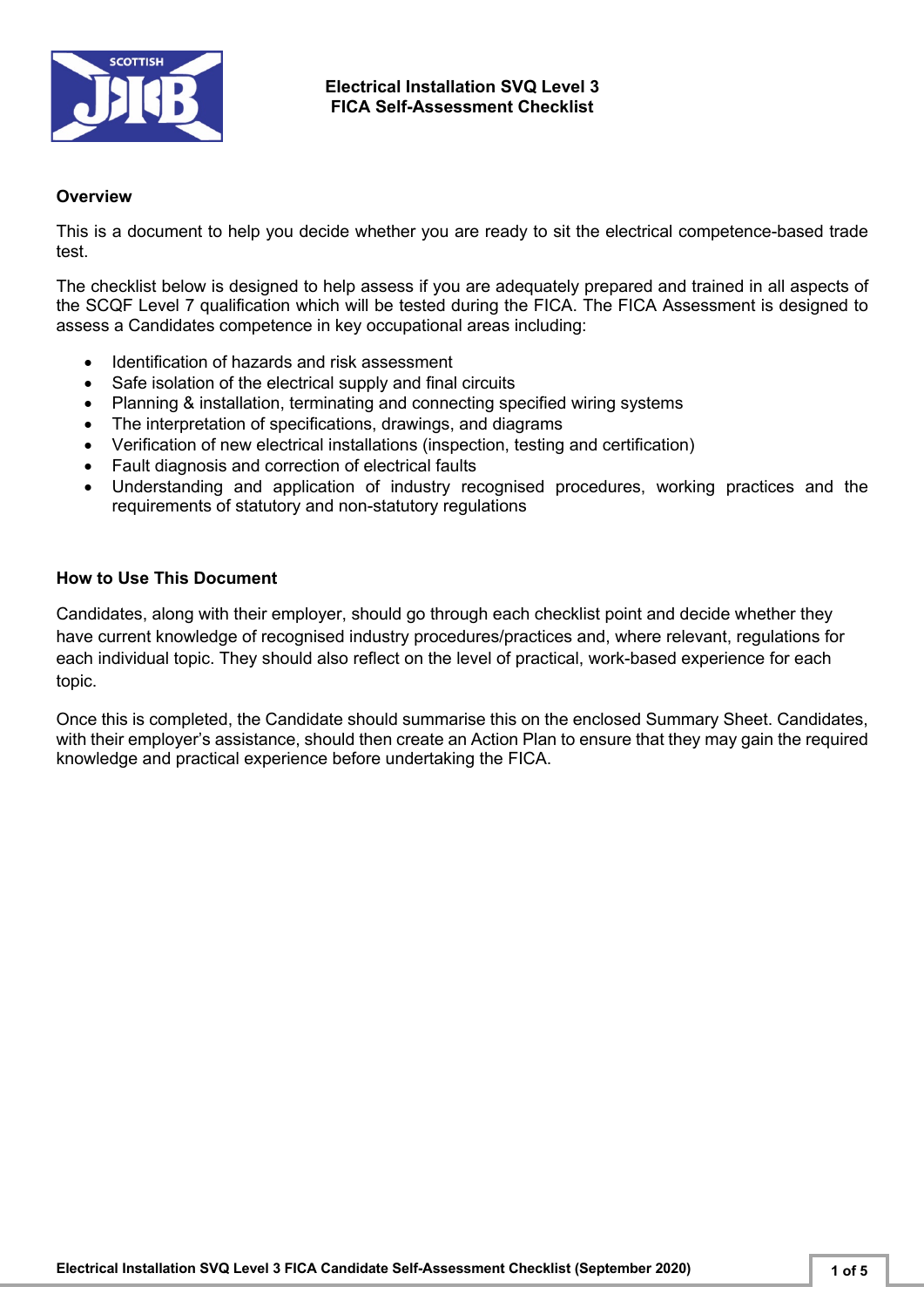#### **SECTION A: ASSESSMENT OF SAFE WORKING PRACTICES**

*Please tick the appropriate boxes*

|                                               | I have knowledge of: | I have little to no work-<br>based experience of: |
|-----------------------------------------------|----------------------|---------------------------------------------------|
| Identification of hazards and risk assessment |                      |                                                   |
| Safe isolation of the electrical supply       |                      |                                                   |

# **SECTION B: COMPOSITE INSTALLATION** *Please tick the appropriate boxes*

|                                                                                                                                                | I have knowledge of: | I have little to no work-<br>based experience of: |
|------------------------------------------------------------------------------------------------------------------------------------------------|----------------------|---------------------------------------------------|
| Interpretation of a specification and associated<br>technical data including manufacturer's instructions.                                      | $\Box$               | П                                                 |
| Selection of correctly rated circuit protective devices                                                                                        | $\mathsf{L}$         | П                                                 |
| Installing main protective bonding conductors                                                                                                  |                      | П                                                 |
| Installing ring final circuits with a spur                                                                                                     | $\Box$               | П                                                 |
| Installing lighting circuits with two-way and intermediate<br>switching                                                                        |                      | П                                                 |
| Installing an extractor fan in locations containing a bath<br>or shower incorporated into lighting circuit                                     | П                    | □                                                 |
| Selection & installation of mains powered smoke and<br>heat alarms                                                                             | П                    | П                                                 |
| Ensuring equipment installed complies with building<br>standards technical guidance                                                            | П                    | П                                                 |
| Installing PVC single core cables in containment<br>systems using correct methods of connection<br>/termination of the conductors to equipment |                      | $\Box$                                            |
| Installing motor circuits with remote stop/start control                                                                                       |                      | П                                                 |
| Installing PVC twin & earth cables using correct<br>methods of connection /termination of conductors to<br>equipment                           | $\Box$               | □                                                 |
| Ensuring adequate separation for EMC purposes is<br>achieved between ELV and LV cables                                                         | П                    | □                                                 |
| Installing PVC multicore cables for door entry systems                                                                                         | $\mathsf{L}$         | П                                                 |
| Correctly identify cables throughout the installation                                                                                          |                      | П                                                 |

## **SECTION C: INSPECTION & TESTING** *Please tick the appropriate boxes*

|                                                      | I have knowledge of: | I have little to no work-<br>based experience of: |
|------------------------------------------------------|----------------------|---------------------------------------------------|
| Carrying out a visual inspection of the installation |                      |                                                   |

*Completing the following tests:*

| Continuity of circuit protective conductors including<br>main protective bonding conductors |  |
|---------------------------------------------------------------------------------------------|--|
| Continuity of ring final circuit conductors                                                 |  |
| Insulation resistance                                                                       |  |
| Polarity                                                                                    |  |
| Earth fault loop impedance                                                                  |  |
| Prospective fault current                                                                   |  |
| Verifying the effectiveness of RCDs                                                         |  |
| Check of phase sequence                                                                     |  |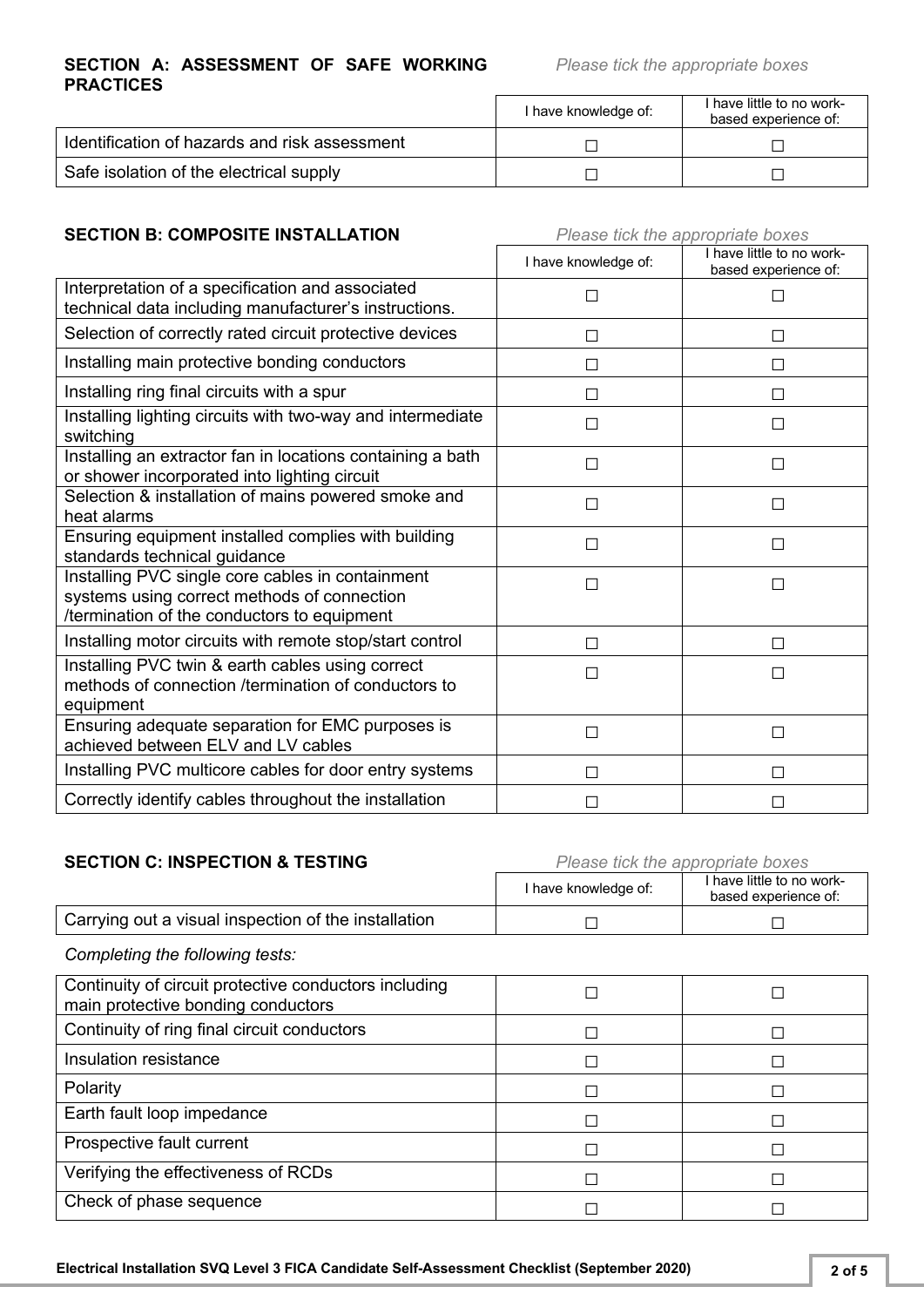| <b>Functional testing</b> |  |  |
|---------------------------|--|--|
|---------------------------|--|--|

#### *Continued over the page…*

*Please tick the appropriate boxes*

|                                                                                                                                             | <b><i>Production the appropriate boxed</i></b> |                                                   |
|---------------------------------------------------------------------------------------------------------------------------------------------|------------------------------------------------|---------------------------------------------------|
|                                                                                                                                             | I have knowledge of:                           | I have little to no work-<br>based experience of: |
| Ensuring that defects or omissions revealed during the<br>inspection and testing process are corrected before<br>certification is completed |                                                |                                                   |
| Completing a schedule of inspections and schedule of<br>test results verifying that results recorded comply with<br><b>BS 7671</b>          |                                                |                                                   |

#### **SECTION D: SAFE ISOLATION OF SUPPLIES** *Please tick the appropriate boxes*

|                                                                          | I have knowledge of: | I have little to no work-<br>based experience of: |
|--------------------------------------------------------------------------|----------------------|---------------------------------------------------|
| Understanding safe isolation procedures                                  |                      |                                                   |
| Can you apply the correct safe isolation procedure for<br>the following? |                      |                                                   |
| The electrical supply                                                    |                      |                                                   |

| The electrical supply         |  |
|-------------------------------|--|
| Final circuits - single phase |  |
| Final circuits - three phase  |  |
| Local isolation of equipment  |  |

## **SECTION E : FAULT DIAGNOSIS & RECTIFICATION** *Please tick the appropriate boxes*

|                                                                                   | I have knowledge of: | I have little to no work-<br>based experience of: |
|-----------------------------------------------------------------------------------|----------------------|---------------------------------------------------|
| Practical fault finding using a low resistance ohmmeter<br>or a continuity tester |                      |                                                   |
| Understanding different types of electrical faults                                |                      |                                                   |
| Understanding the rectification of these faults                                   |                      |                                                   |

## **SECTION F: UNDERPINNING KNOWLEDGE ASSESSMENT**

*Do you have working knowledge of the following resources?*

|                                                                                                                                            | Please tick the appropriate boxes |                                      |
|--------------------------------------------------------------------------------------------------------------------------------------------|-----------------------------------|--------------------------------------|
|                                                                                                                                            | I have working knowledge<br>ot:   | do not have working<br>knowledge of: |
| BS 7671:2018 Requirements for Electrical Installations<br>(IET Wiring Regulations 18 <sup>th</sup> Edition)                                |                                   |                                      |
| IET On-Site Guide (BS 7671:2018)                                                                                                           |                                   | П                                    |
| Memorandum of guidance on the Electricity at Work<br>Regulations 1989 (HSR25)                                                              |                                   |                                      |
| Electricity at Work - Safe Working Practices (HSG85)                                                                                       |                                   | □                                    |
| <b>SELECT Certification of Construction Technical Guide</b><br>2014 – Guide to Certification and the Scottish Building<br><b>Standards</b> |                                   |                                      |

*Have you attempted the mock papers below?*

|                                                  | have: | have not: |
|--------------------------------------------------|-------|-----------|
| Attempted the Mock Underpinning Knowledge Papers |       |           |

**Electrical Installation SVQ Level 3 FICA Candidate Self-Assessment Checklist (September 2020) 3 of 5**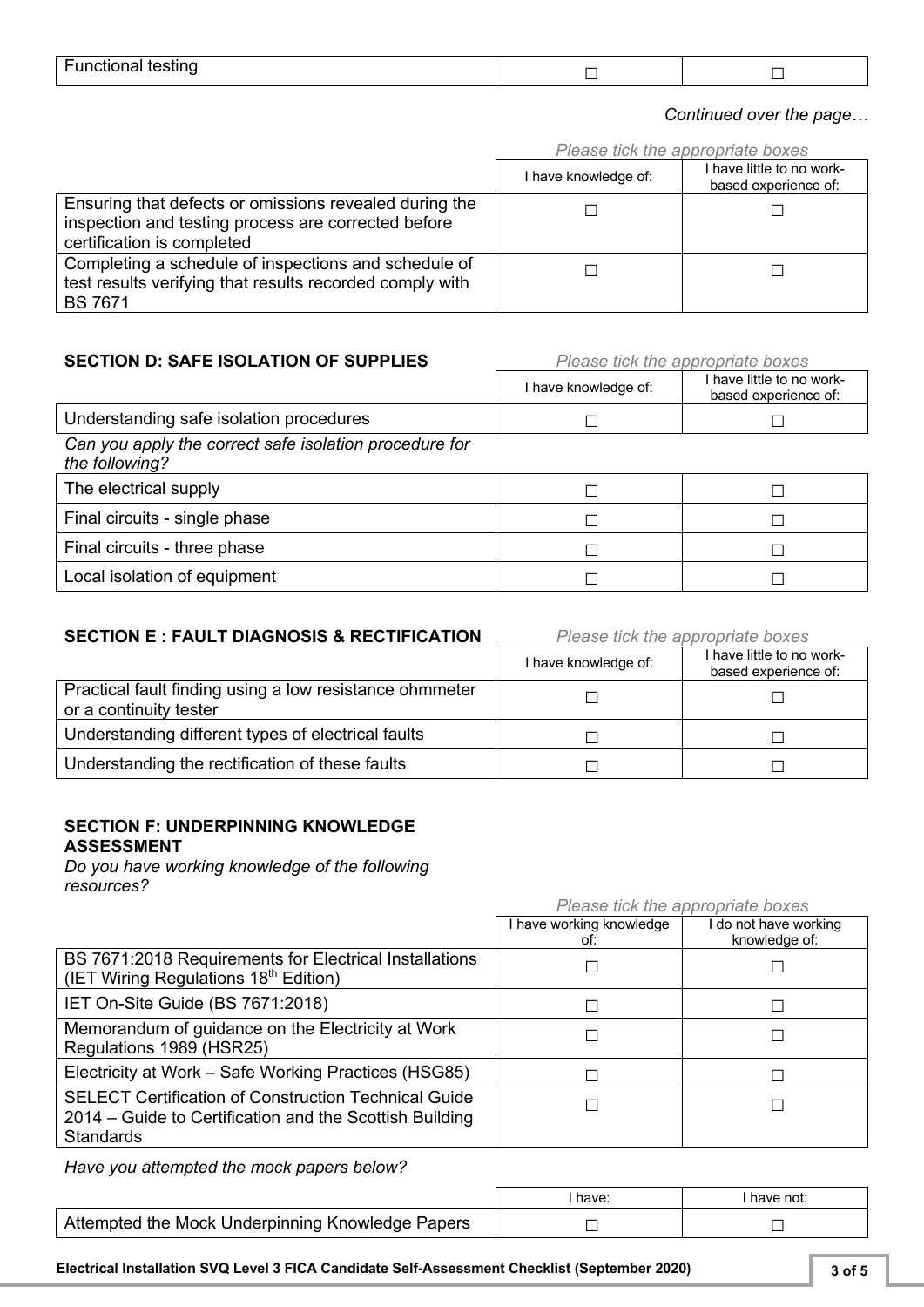### **SUMMARY SHEET**

Having completed this Self-Assessment Checklist, use the checklist below to summarise the areas where you believe you require any additional training before undertaking the FICA.

Once completed, arrange a meeting with your employer and/or training officer to review the Self-Assessment Checklist. If there are any areas of concern, produce an Action Plan to help you achieve the required standard.

Check off your training once experience has been gained.

### *Areas where I require additional training:*

| I have completed additional<br>training: |
|------------------------------------------|
| $\Box$                                   |
| $\Box$                                   |
| $\Box$                                   |
| $\Box$                                   |
| $\Box$                                   |
| $\Box$                                   |
| $\Box$                                   |
| $\Box$                                   |
| $\Box$                                   |
| $\Box$                                   |
| $\Box$                                   |
| $\Box$                                   |
| $\Box$                                   |
| $\Box$                                   |
| $\Box$                                   |
| $\Box$                                   |
| $\Box$                                   |
| $\Box$                                   |
| $\Box$                                   |
| $\Box$                                   |

#### *Signatures*

| <b>Candidate Name</b>      |  |
|----------------------------|--|
| <b>Candidate Signature</b> |  |
| <b>Employer Name</b>       |  |
| <b>Employer Signature</b>  |  |